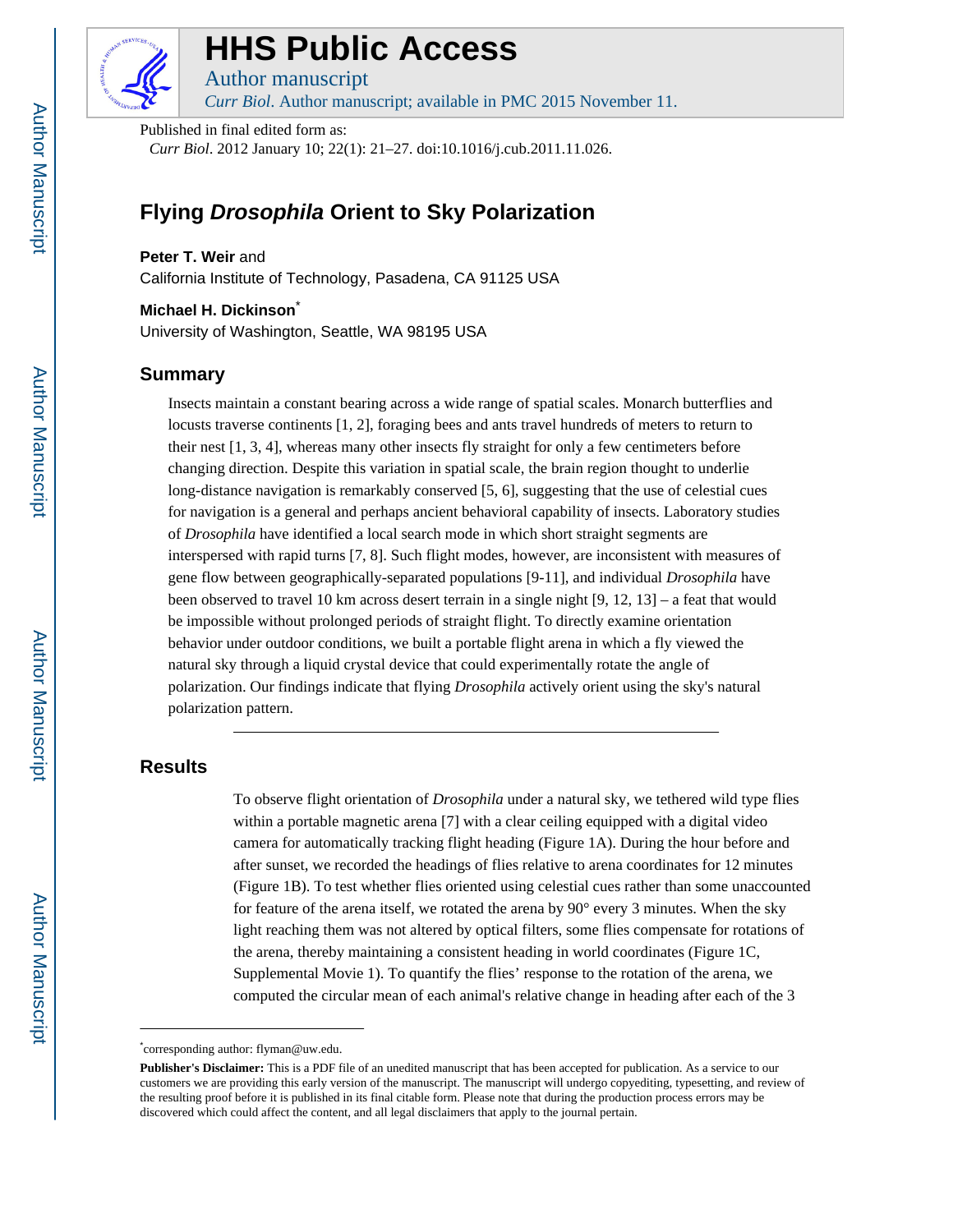rotations. The population circular mean of these individual averages was significantly shifted in the direction opposite to the arena rotation, as expected for an animal that corrected for the angular disturbance by maintaining a real world heading. In order to determine which features of the sky flies used to accomplish this compensation, we covered the arena with a circularly polarizing filter, which eliminates the natural linear polarization pattern. In this condition, flies' headings did not shift significantly with respect to the arena upon rotation. This manipulation was motivated by a small number of studies in *Drosophila melanogaster* [14-16] and other dipteran species [17-21] indicating that flies possess a neural pathway specialized for the detection of linearly polarized light. One caveat associated with use of a circular polarizer is that it decreases the total light intensity reaching the fly and severely attenuates ultraviolet frequencies (Supplemental Figure 1). We tested if these effects could explain the flies' lack of orientation under a circular polarizer by covering the arena with two control filters: a blue bandpass filter that severely restricted the range of wavelengths reaching the fly (even more so than the circular polarizer), and a neutral density (gray) filter that diminished total light intensity by roughly the same factor as the circular polarizer. Under these conditions, flies compensated for the rotations in a manner similar to flies under unfiltered sky light, although not quite as effectively (Figure 1D). Not surprisingly, when we conducted the same experiment indoors with the arena covered by an opaque black cloth, flies were completely unable to compensate for the physical rotation of the arena.

We examined the flies' behavior for the entire duration of the experiment by computing fictive trajectories for each fly assuming an arbitrary constant forward flight speed of 0.5 m sec<sup>-1</sup> and integrating the headings in world coordinates (Figure 1E). Inspection of these calculated trajectories indicates that flies under the circular polarizer followed more circuitous routes, tending to end the experiment at a shorter calculated distance from the fictive 'release point'. We quantified this effect by computing the total distance traveled under our constant flight speed assumption (Figure 1F). Flies with access to polarized sky light ended the trial significantly 'farther' from where they started than flies covered by the circular polarizer. The fictive distances covered by flies navigating under the blue bandpass filter and neutral density filter were indistinguishable from the unfiltered condition. The fictive distances traveled by flies in the dark serve as baseline measurements for the performance expected in our arena in the complete absence of visual cues. To evaluate individual fly performance, we calculated the mean heading during 24, 30-second segments for each fly. We used the Rayleigh test for uniformity  $[22]$  at the p<.05 level to determine if an individual managed to hold a straight course for the duration of the experiment. 12 out of 21, 13 out of 19, and 7 out of 12 flies showed stable courses in the no filter, blue filter, and gray filter conditions, respectively. Only 4 out of 21 flies under the circular polarizer and 2 out of 18 flies in the dark showed significant directional preferences under the same analysis.

Although these results suggested that flies can use polarization cues from the sky to stabilize heading, we desired a more direct test to determine whether flies will reorient when only the pattern of polarization, and no other celestial feature, changes. For these experiments we used an optoelectronic polarization switcher (Figure 2A), which rotates the plane of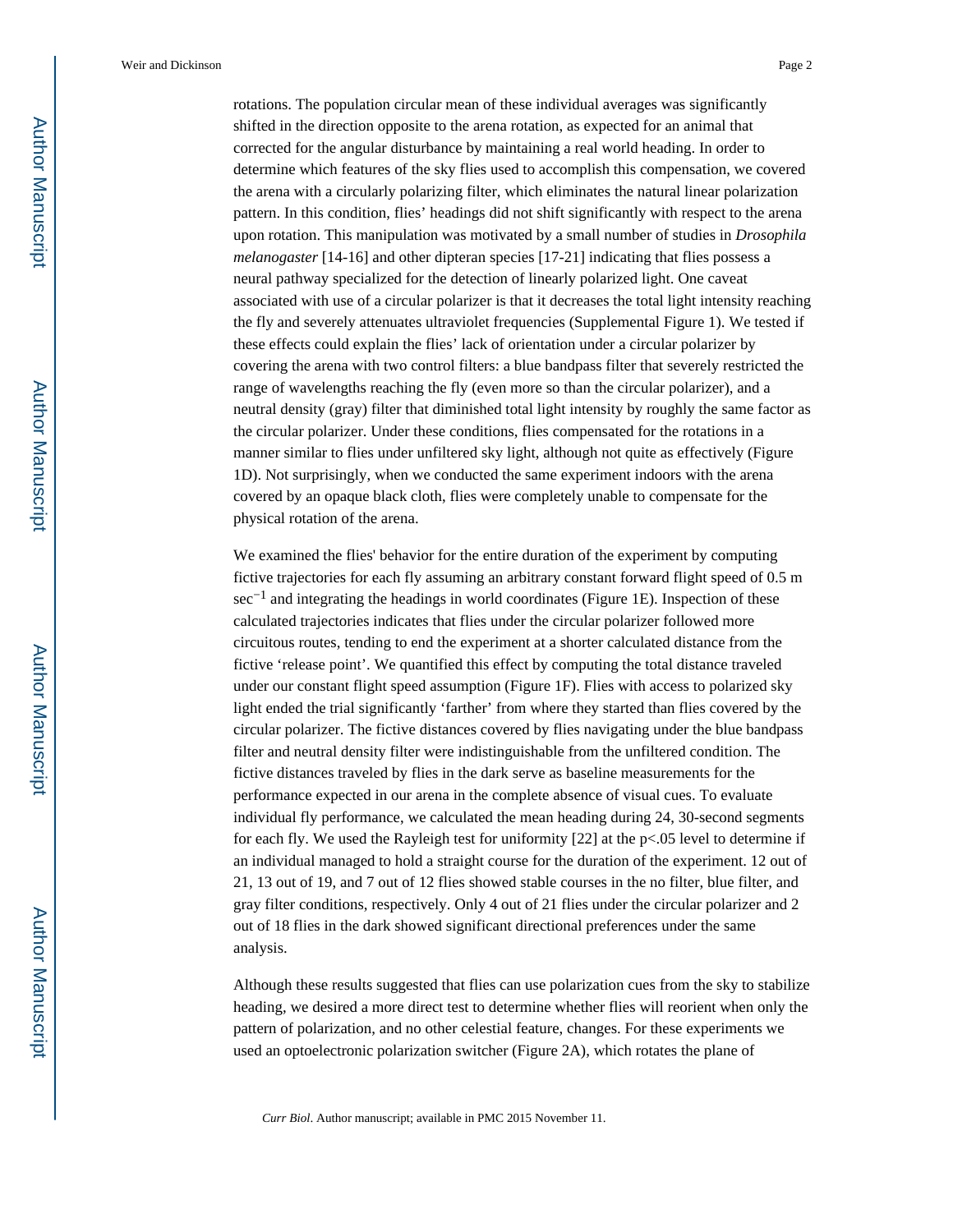polarization of transmitted light by 90° when in the active, switched state. In the passive, unswitched state, the polarization of the transmitted light is not altered. In either mode, other parameters of the transmitted light such as intensity, color, and degree of polarization are unchanged by transmission through this device. To a human, who is unable to detect the polarization angle of light, the device appears as a clear glass window in both the switched and un-switched states. We first tested flies outdoors with a diffuser to block clouds or other visual features in the natural sky, but with a polarizer above the switcher to polarize the transmitted light (Figure 2B). Because there is 2-fold symmetry of such artificially polarized light, we treated the headings in this experiment as axial in subsequent analyses ( $p=2$  in Supplemental Experimental Procedures equations 1 and 4). Flies exhibited course adjustments when we switched the polarization, compared to control flies for which the polarization was unswitched, as indicated by several different analyses (Figure 2, Supplementary Movie 2). First, the average autocorrelation of the time series data from all flies shows marked periodicity at the switch frequency of 0.5 cycles min−1 (Figure 2E). This periodicity was absent in control experiments in which the polarization was either not switched, or the polarizer was placed above the diffusing paper, ensuring that only unpolarized light reached the fly. The individual shown in Figure 2C and 2D reliably altered course in response to switching the polarization, leading to a large oscillation amplitude in its autocorrelation at the switch frequency. Other flies contributing to the average in Figure 2F showed weaker responses, resulting in a smaller average oscillation amplitude. Possible reasons for this variation across individuals are discussed below.

The influence of the rotation of the polarization angle is also manifest by a change in the angular speed averaged over all flies: immediately following the 90° rotation, the flies' angular speed increased (Figure 2F), indicating a turning response. By contrast, the averaged response of the flies in both control conditions showed no significant change in angular speed. Note that in these experiments, we would not expect to observe the same change in mean heading that we measured in the first experiment, because for a fly, interpreting the instantaneous shift of polarization by 90° as a clockwise or a counterclockwise rotation are equally valid. We also calculated the mean heading during 10, 6-second segments within each trial and compared these samples between trials for which the polarization was switched or unswitched. Using the Watson test for equal means [22], at the  $p<.05$  level, 6 out of 13 flies showed differences between the trial types when the polarization was switched, as opposed to only 1 out of 14 when the polarization was not switched and 1 out of 13 when the diffuser was below the polarizer so that the incident light was unpolarized.

In the experiments described above, the presence of the diffuser served to even out gradients across the natural sky, providing a homogeneous field of light, which passed through a linear polarizer before reaching the fly. This result indicates that flies can orient using artificially polarized natural light, but it does not directly demonstrate the ability to orient using sun light that is naturally polarized by the atmosphere. In order to test flies' ability to react to a change in the orientation of naturally polarized sky light, we repeated the experiments using the optoelectronic polarization switcher, but without the diffuser and polarizer. We performed one set of control experiments in which we placed a diffuser over the arena to remove polarization cues and another in which we simply did not switch the rotator on and off. Most flies responded to the 90° rotations of the polarization angle of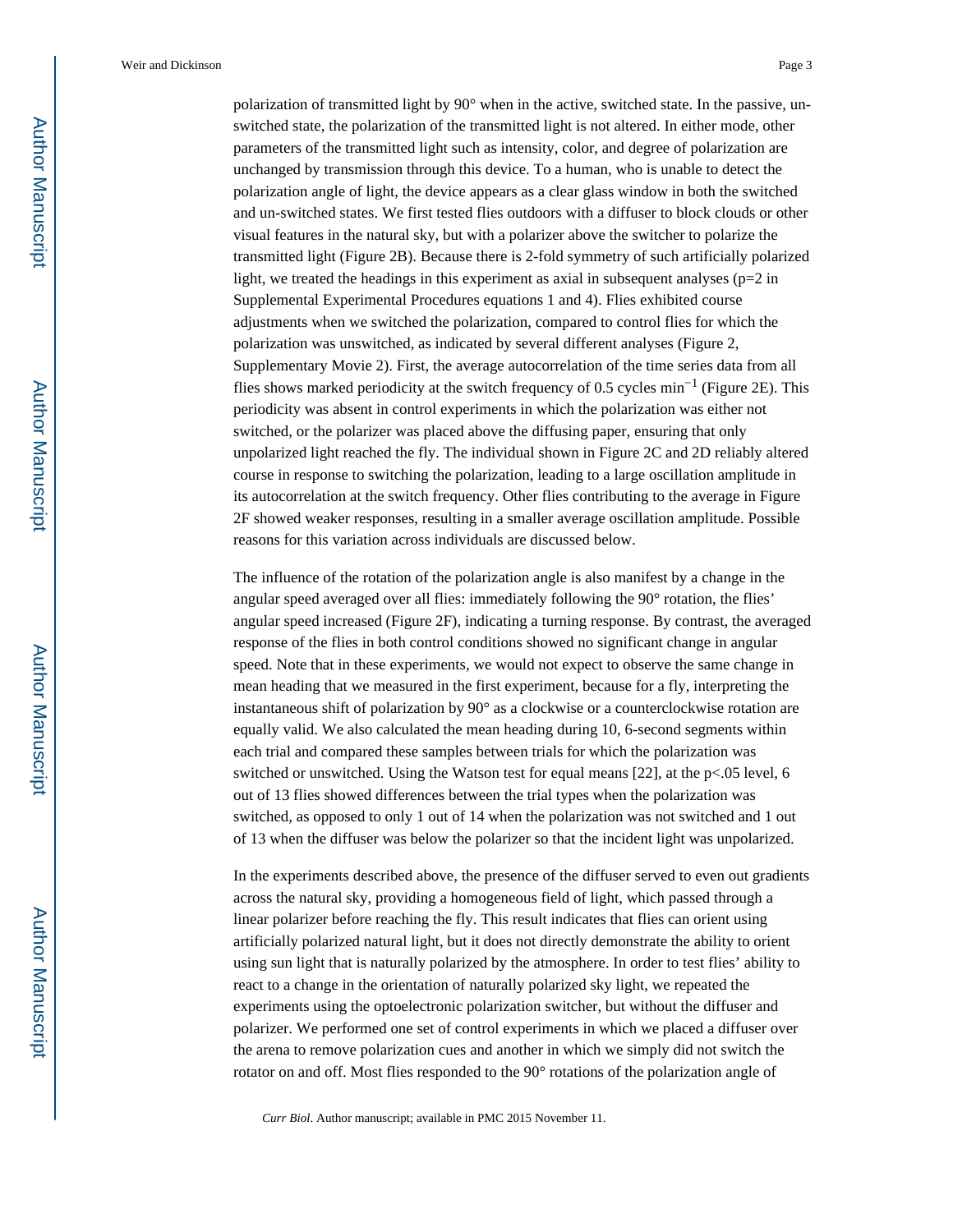natural sky light with course adjustments in a manner similar to that under artificially polarized sky light (Figure 3, Supplementary Movie 3). Flies made no such adjustments when either the polarization was not switched or when the light was not polarized because of the diffuser. We observed the 2-minute periodicity in the autocorrelograms characteristic of behavioral dependence on trial type. (Note that here we did not treat the angles as axial, because in this case other cues, principally spectral and intensity gradients, were present in the sky light to disambiguate angles separated by 180°.) The individual fly in Figure 3B and 3C showed a strong response to switching the polarization and maintained a very consistent course, resulting in a larger autocorrelation of its heading compared to the population average. Flies increased their turning rate in response to switched polarization (Figure 3E and 3F), but not in the control conditions. Performing the same statistical tests as above, we found that at the p<.05 level, 11 out of 16 flies showed differences between the trial types when the polarization was switched, as opposed to only 3 out of 12 when the polarization was not switched and 2 out of 11 when the light was unpolarized (the diffuser was above the fly). This result was surprising, given the plethora of other cues present in sky light that the flies could potentially use to navigate, suggesting that polarization vision is an important component of the course control system in flies under a natural sky.

The data from our two experiments collected using the polarization rotator indicate that while some flies unambiguously altered their heading in response to the rotation of the polarization angle, there is a large variability in the response across flies. Whereas some flies exhibited a robust reaction, others showed no obvious response to the experimental change in polarization angle. Such behavioral variation might arise from a number of factors. Although we took efforts to perform experiments under comparable atmospheric conditions by restricting our studies to within a two hour time window each day, the intensity of light reaching the flies, the degree of polarization of that light, chromatic gradients, and other aspects undoubtedly varied from trial to trial. Thus, the actual experimental conditions in each experiment were different, and this is an inherent consequence of using a natural stimulus such as sky light. Second, unlike with studies of long distance migrants such as monarch butterflies or locusts, we have no guarantee that our subjects were actually motivated to fly straight, and some individuals may have been operating in a local search mode in which they ignored celestial cues. Third, the genetic diversity within our lab stock, descended from 200 wild-caught females, may have contributed to the differences among flies. Finally, it is worth noting that because of the physical restriction of our flight arena, the area of sky visible to the flies was rather small, extending over roughly ~35% of the dorsal rim area of the compound eye - the region thought to mediate polarization vision in insects [23, 24] – and less than 20% of their entire visual world [25]. Given these experimental constraints, together with the statistical significance of the response in population averages and in roughly 60% of all individual flies, we are confident that our results demonstrate that *Drosophila* can navigate using sky light polarization.

#### **Discussion**

Collectively, our results indicate that *Drosophila* possess the optic and neural machinery to navigate, if in a rudimentary fashion, using the pattern of sky light polarization. They can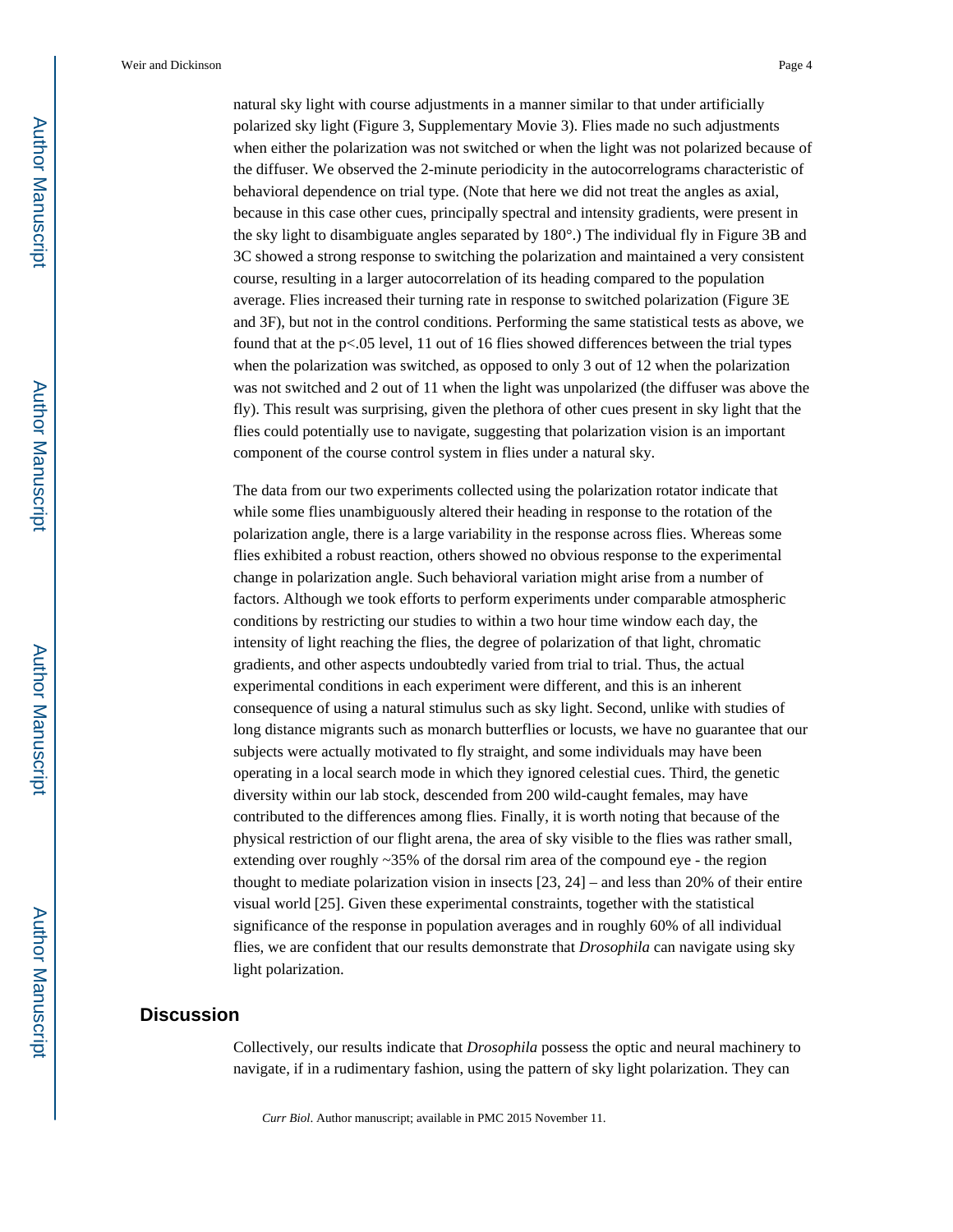hold a straighter course when provided with a natural polarization pattern than they can when this signal is scrambled by a circular polarizer (Figure 1). When an artificial pattern of linear polarization (but naturalistic in terms of color and intensity) was shifted instantaneously by 90°, flies changed course accordingly (Figure 2). When the unaltered polarization pattern of sky light was shifted by 90° without changing its other features, flies also responded with course adjustments (Figure 3).

Central place foragers such as bees and desert ants have been the subject of intensive investigation into the role of a celestial compass in insect navigation. Among other topics, the important concepts of time compensation [3, 4], path integration [26, 27], and multisensory integration [3, 28] have been examined in detail in these organisms. A small specialized region of the eye called the dorsal rim area is thought to be critical for these behaviors in many species [23, 24], although the evidence in flies is somewhat contradictory. Flies possess a dorsal rim area which has been implicated in polarization responses [18], but prior experiments using a tethered flight arena suggest that the rest of the eye may play a role in responses to polarized light [16]. Our results do not bear directly on this discrepancy, because our sky stimulus was visible to ommatidia both within and outside the dorsal rim area. Within the dorsal rim area, photoreceptors R7 and R8, which have been proposed to underlie polarization vision, both express an opsin with a peak sensitivity in the ultraviolet. Thus, our observation of polarization dependent responses to wavelengths longer than 400 nm provides further indirect evidence for the role of other photoreceptors besides R7/8 within the dorsal rim. We cannot, however, rule out their involvement because it is possible that they exhibit some small, but functional sensitivity to the wavelengths used in our experiments. The possible existence of alternate, spectrally-distinct pathways for detecting polarized light may have contributed to the variability we measured in experiments in which UV light was attenuated by filters.

Through studies of migratory insects such as monarch butterflies and locusts, the neural circuitry that underlies polarization vision and its influence on motor behavior has begun to be elucidated. Researchers have traced the polarization vision pathway from the eye, to the central brain, to neurons arborizing in the thoracic ganglion [29-34]. This electrophysiological evidence suggests that the central complex, a series of unpaired neuropils of the central brain, plays a key role in processing polarized light. The ubiquity of this brain region along with the relevance of polarization vision to the life history of a variety of species suggests that orientation responses using polarized light may represent a rather ancient component of insect behavior [5, 6]. At first glance, the fruit fly, which is neither a central place forager nor known as a seasonal migrant, seems a strange choice of species in which to study polarization vision. Because long distance directed flights, either for migration or homing, have not been directly observed in flies, one cannot rely on innate motivation to navigate to a specific location when designing experiments. Nonetheless, a fly (or any insect for that matter) that finds itself in a resource-poor area, without observable attractive cues, faces a critical challenge. Maintaining a straight path ensures that it does not waste limited resources repeatedly traversing the same ground. Indeed, evidence suggests that several species of fruit flies, including *Drosophila melanogaster*, could fly over 10 kilometers across a desert without access to food or water [12, 13]. Given the energy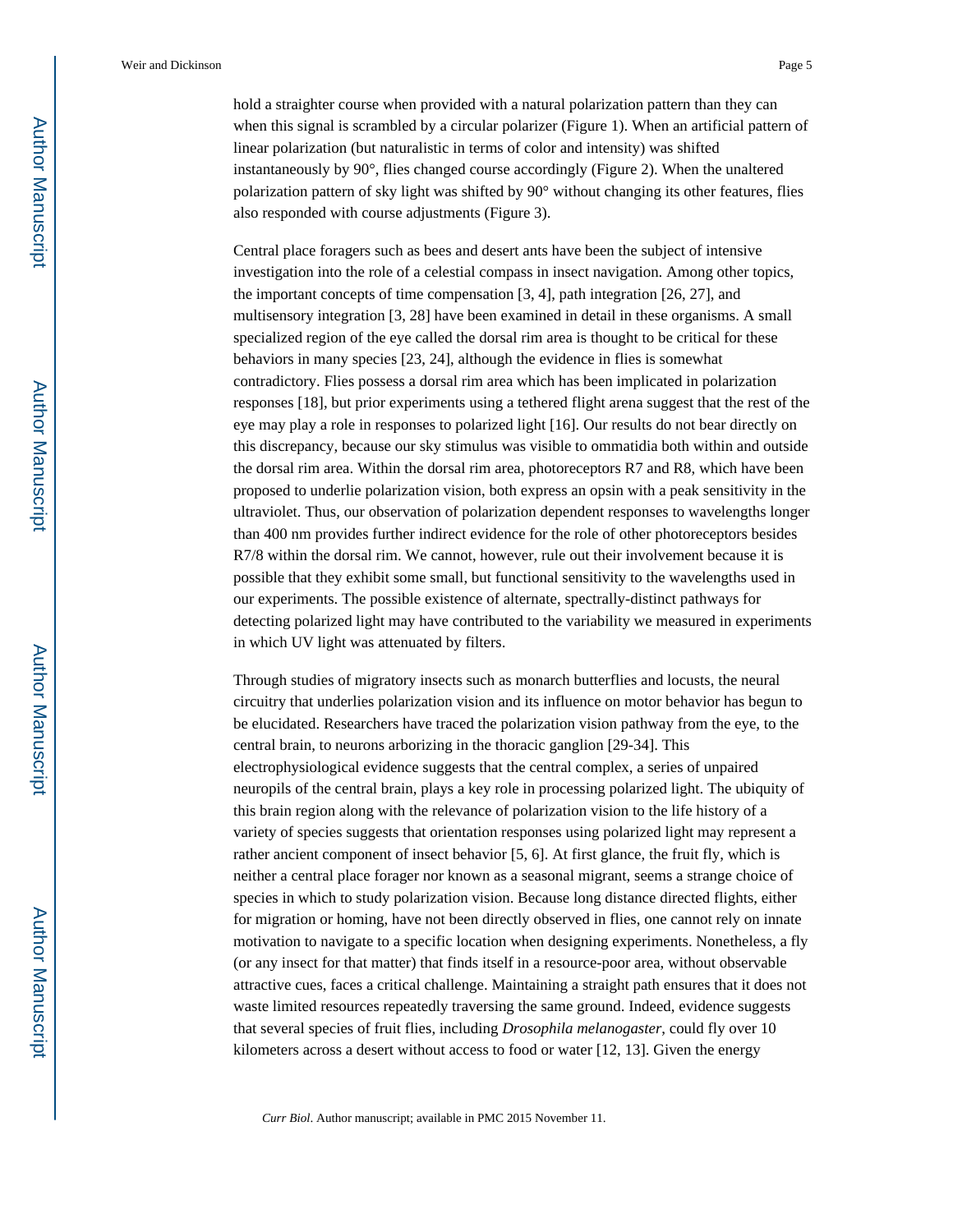resources of even a well-fed fly [35-37], this feat would only be possible by maintaining a straight heading. Because the sun is often obscured by clouds, masked by local features, or below the horizon, an alternative source of compass information – such as that available from sky light polarization - would be extremely useful for animals attempting to maintain a heading relative to global coordinates. An intrinsic compass preference would not be necessary, simply the ability to choose a heading and maintain it. Our experiments were designed to mimic this situation, and we observed that flies did indeed use sky light polarization to help maintain a steady course. The fruit fly, too often thought of without reference to its evolutionary history, thus displays another of the almost implausibly complex behaviors found in the insect world. The wealth of behavioral, physiological, and genetic tools available in *Drosophila* make it an ideal system in which to examine the open questions surrounding this behavior. Our observation of flies using celestial polarization to hold a course is a step in this direction.

### **Experimental Procedures**

#### **Portable magnetic arena**

To examine fly behavior under a natural sky we modified the magnetic tether arena developed by Bender et al. [7]. An axially-symmetric magnetic field held the fly in place, but it was free to rotate in the yaw direction (Figure 1A). A 25.4 mm tall by 12.7 mm diameter cylindrical magnet was fixed in the center of a 152.4 mm diameter 6.4 mm thick disk of glass by another 12.7 mm diameter, 21.2 mm tall cylindrical magnet. Below, a Vshaped aperture held the pin in place above a 25.4 mm outer diameter, 12.7 mm inner diameter, 25.4 mm tall ring magnet. The walls and floor of the arena were matte gray, except for white plastic covering the ends of both magnets closest to the fly. No dark glossy surfaces, which can act as polarizers, were visible to the fly (see chapter 34 in [38]). When in the arena, a fly could view the sky through a ring-shaped window (measured from vertical: outer diameter =  $58.5^{\circ}$ , inner diameter =  $30.6^{\circ}$ ), encompassing the view angles of approximately 17% of the fly's ommatidia [25]. In experiments using optical filters, we placed the filter directly above this window. We recorded videos [39] of the fly from below through the hole in the ring magnet, at either 290 or 130 fps. An infrared LED provided illumination through the same hole. Wavelengths emitted by this LED were such that it was not visible to the fly. The fly's heading was later calculated by custom machine vision analysis routines written in Python. The entire arena could be manually rotated on a bearing at its base, which was equipped with a spirit level to ensure a consistent upright orientation.

We placed each fly in the arena and filmed its heading for 12 minutes. Every 3 minutes we rotated the arena 90°. Although we attempted to make the interior of the arena radially symmetrical, this rotation controlled for any subtle intrinsic features of the arena that the flies could orient to independent of the exterior sky as well as radial inhomogeneities of the magnetic field. Each experiment was conducted in one of five conditions. In the first condition, there was no filter and only the glass window separated the fly from the sky. In the second condition, we placed a circular polarizing filter (Left Handed PFC Circular Polarizer, Aflash Photonics, Hollywood Park, TX) above the window, thereby effectively eliminating the linear polarization information from the sky. This filter also blocked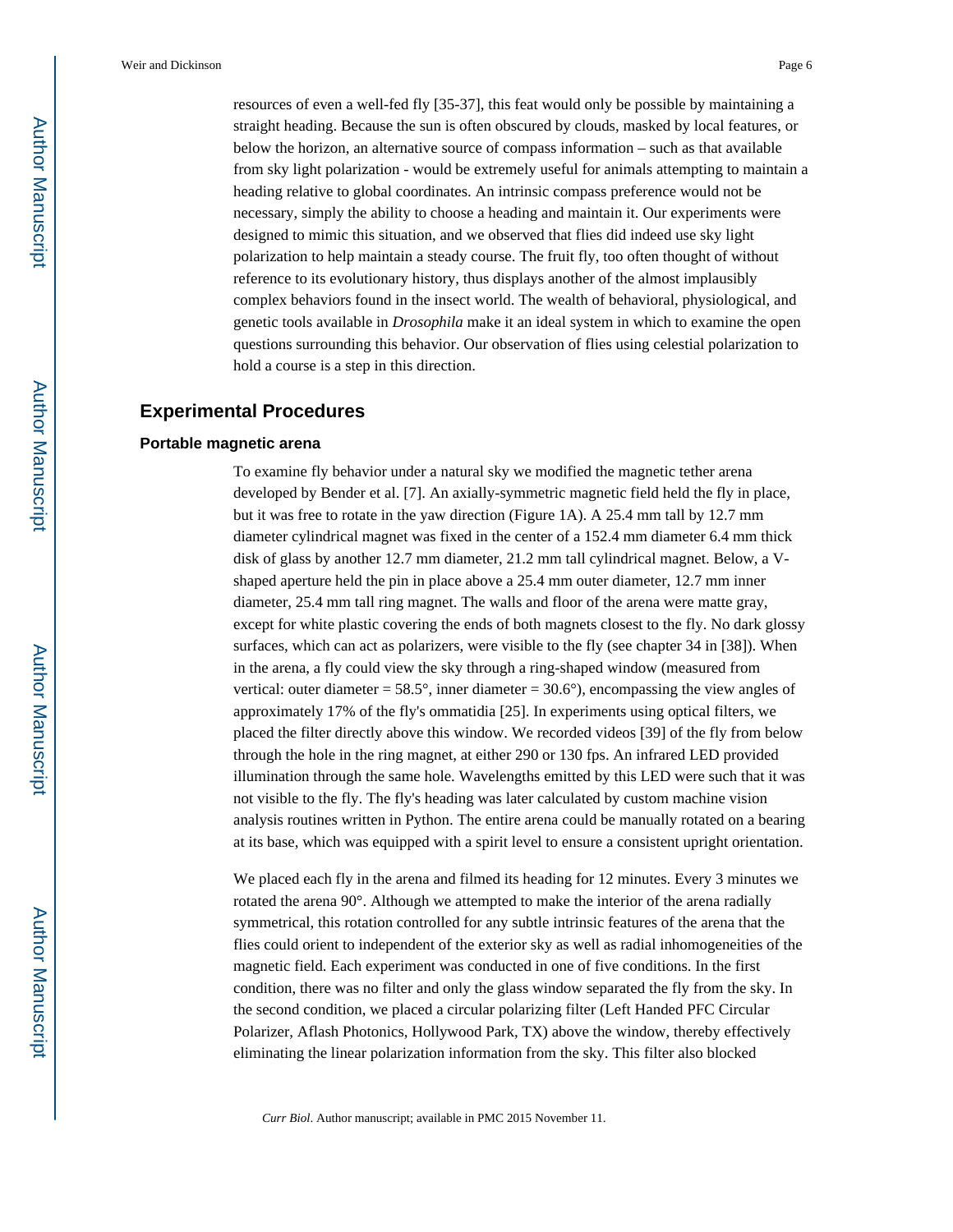wavelengths shorter than 400 nm and attenuated over half the intensity transmitted in the rest of the spectrum. In the third condition, we used a blue bandpass filter (Roscolux #74: Night Blue, Rosco Laboratories, Stamford, CT) that was more restrictive both in wavelengths and total intensity transmitted. In the fourth condition, we used a grey neutral density filter (Roscolux #398: Neutral Grey, Rosco Laboratories, Stamford, CT) to block the same amount of total intensity as the polarizing filter, but without restricting the wavelengths. Spectra of sky light transmitted through these filters are shown in Supplemental Figure S1. In the fifth condition, we tested flies indoors in total darkness, by covering the arena with a dark cloth.

#### **Outdoor switching arena**

When partially polarized light passes through a polarizing filter the intensity transmitted depends on the orientation of the filter. Because sky light is partially polarized, this resulted in changes in the global intensity pattern when we rotated the arena with the circular polarizer. We aligned the filter with its transmission axis approximately 45° to the main celestial polarization direction to alleviate this problem, but some intensity change was inevitable. We designed a second portable arena to ensure complete isolation of the effect of celestial polarization (Figure 2A). As in the first experiment, we used a magnetically tethered fly enclosed in an arena. In this arena, however, the window above the fly was an optoelectronic liquid crystal polarization rotator (Crystal Vision, Borlänge, Sweden). This device either leaves the transmitted light unchanged or it can rotate the plane of polarization by 90° (we call this mode "switched" in order to avoid confusion with a physical rotation). Changing modes does not alter the wavelength, intensity, or degree of polarization of the transmitted light. Supplemental Figure S2 demonstrates the operation of this device by displaying transmission spectra of skylight passing through it in both states when between two linear polarizers. There is some deviation from perfect 90° rotation of the polarization angle for wavelengths different from 500 nm. For experiments with the optoelectronic rotator, we used the same size magnets as the first arena, but in a slightly different configuration. The two top magnets were in contact and both were above the window. The fly tether directly contacted the window, with no bearing. We found that the magnetic field was sufficient to keep it centered in place. The resulting outer diameter of the visible window was the same as before (58.3° outward from vertical), but the inner diameter was smaller: 24.6°, viewable by approximately 19% of the fly's ommatidia [25]. The interior of the arena was painted entirely white, and its interior diameter was 50mm. The fly was illuminated by 4 infrared LEDs below an infrared pass filter painted white on top.

In the second set of experiments we covered the window of this arena with a sheet of diffusing paper that eliminated the linear polarization pattern of the transmitted light (Supplemental Figure S3). In the first condition, we placed a linear polarizing filter below the diffuser, such that light reaching the fly was artificially polarized and its polarization angle could be rotated by the polarization rotator (Figure 2B). We switched the rotator every 60 seconds for twelve minutes. In the first control condition, the filter configuration was the same, but we did not switch the polarization rotator. In the second control condition, we placed the diffuser below the polarizer, such that unpolarized light reached the fly, to control for effects of switching the rotator state.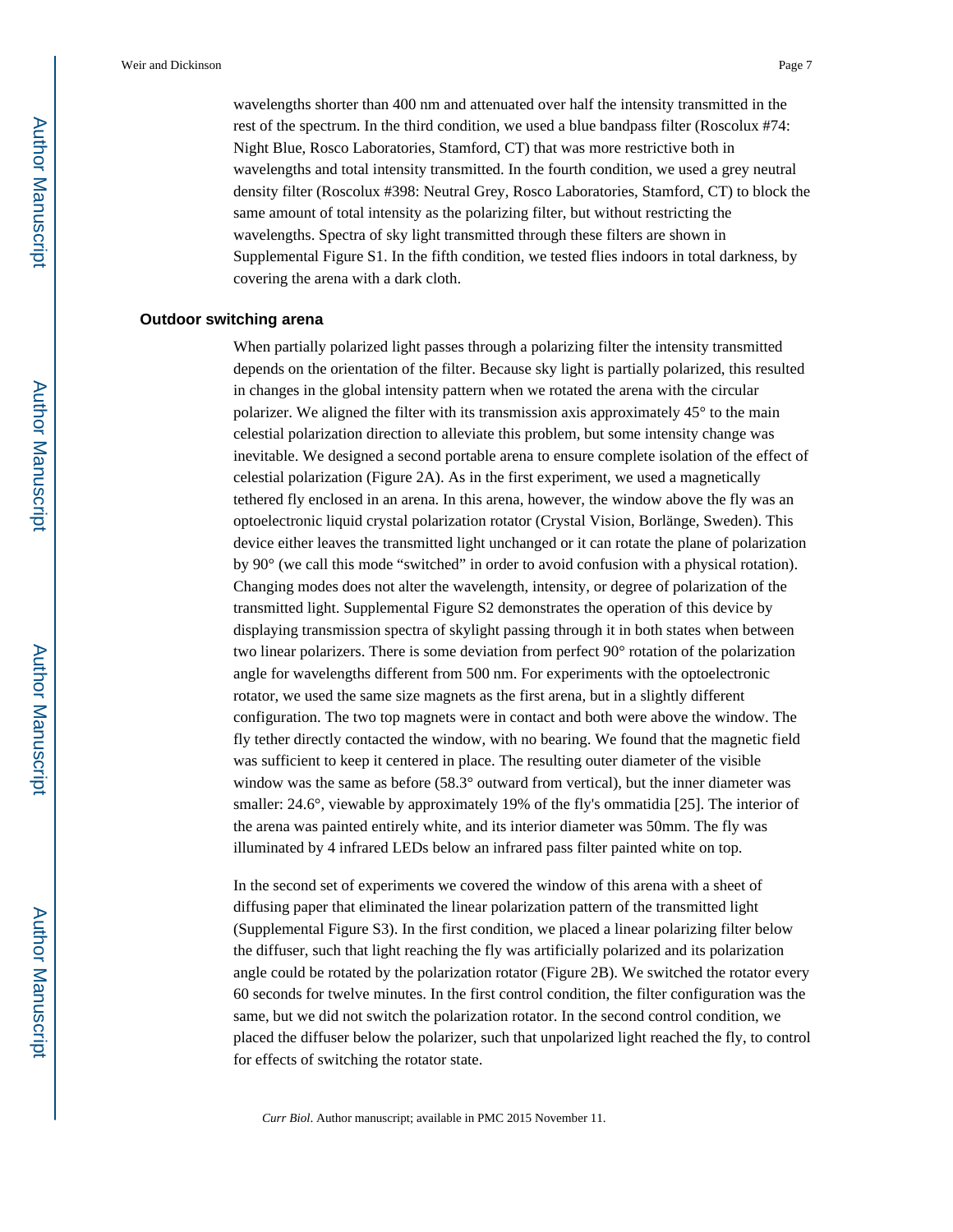In the third set of experiments, we used only the natural polarization pattern in sky light. The first control was again with no filter, but without switching the rotator. The second control was to cover the arena with the diffusing filter, eliminating polarization in the arena, and controlling for effects of switching (Figure 3A).

#### **Supplementary Material**

Refer to Web version on PubMed Central for supplementary material.

#### **Acknowledgments**

We thank Marie P. Suver for contributing to a set of preliminary experiments and useful conversations throughout the project. This work was supported by a National Science Foundation FIBR award 0623527 (M.H.D.) and a National Institutes of Health training grant 5-T32-MH019138 (P. T. W.).

#### **References**

- 1. Wehner R. Astronavigation in insects. Annu. Rev. Entomol. 1984; 29:277–298.
- 2. Williams CB. Insect migration. Annu. Rev. Entomol. 1957; 2:163–180.
- 3. Dyer FC. Spatial memory and navigation by honeybees on the scale of the foraging range. J. Exp. Biol. 1996; 199:147–154. [PubMed: 9317523]
- 4. Wehner R. Desert ant navigation: how miniature brains solve complex tasks. J. Comp. Physiol. A. 2003; 189:579–588.
- 5. Homberg U. Evolution of the central complex in the arthropod brain with respect to the visual system. Arthropod. Struct. Dev. 2008; 37:347–362. [PubMed: 18502176]
- 6. Loesel R, Nassel DR, Strausfeld NJ. Common design in a unique midline neuropil in the brains of arthropods. Arthropod. Struct. Dev. 2002; 31:77–91. [PubMed: 18088972]
- 7. Bender JA, Dickinson MH. Visual stimulation of saccades in magnetically tethered *Drosophila*. J. Exp. Biol. 2006; 209:3170–3182. [PubMed: 16888065]
- 8. Mayer M, Vogtmann K, Bausenwein B, Wolf R, Heisenberg M. Flight control during free yaw turns in *Drosophila Melanogaster*. J. Comp. Physiol. A. 1988; 163:389–399.
- 9. Jones JS, Bryant SH, Lewontin RC, Moore JA, Prout T. Gene flow and the geographical distribution of a molecular polymorphism in *Drosophila pseudoobscura*. Genetics. 1981; 98:157–178. [PubMed: 7338302]
- 10. Slatkin M. Gene flow in natural populations. Annu. Rev. Ecol. Syst. 1985; 16:393–430.
- 11. Turelli M, Hoffmann AA. Rapid spread of an inherited incompatibility factor in California *Drosophila*. Nature. 1991; 353:440–442. [PubMed: 1896086]
- 12. Coyne JA, Boussy IA, Prout T, Bryant SH, Jones JS, Moore JA. Long-distance migration of *Drosophila*. Am. Nat. 1982; 119:589–595.
- 13. Coyne JA, Bryant SH, Turelli M. Long-distance migration of *Drosophila*. 2. Presence in desolate sites and dispersal near a desert oasis. Am. Nat. 1987; 129:847–861.
- 14. Fortini ME, Rubin GM. The optic lobe projection pattern of polarization-sensitive photoreceptor cells in *Drosophila melanogaster*. Cell Tissue Res. 1991; 265:185–191. [PubMed: 1913776]
- 15. Wernet MF, Labhart T, Baumann F, Mazzoni EO, Pichaud F, Desplan C. Homothorax switches function of *Drosophila* photoreceptors from color to polarized light sensors. Cell. 2003; 115:267– 279. [PubMed: 14636555]
- 16. Wolf R, Gebhardt B, Gademann R, Heisenberg M. Polarization sensitivity of course control in *Drosophila melanogaster*. J. Comp. Physiol. A. 1980; 139:177–191.
- 17. Hardie RC. Properties of photoreceptors R7 and R8 in dorsal marginal ommatidia in the compound eyes of *Musca* and *Calliphora*. J. Comp. Physiol. A. 1984; 154:157–165.
- 18. Vonphilipsborn A, Labhart T. A behavioral study of polarization vision in the fly, *Musca domestica*. J. Comp. Physiol. A. 1990; 167:737–743.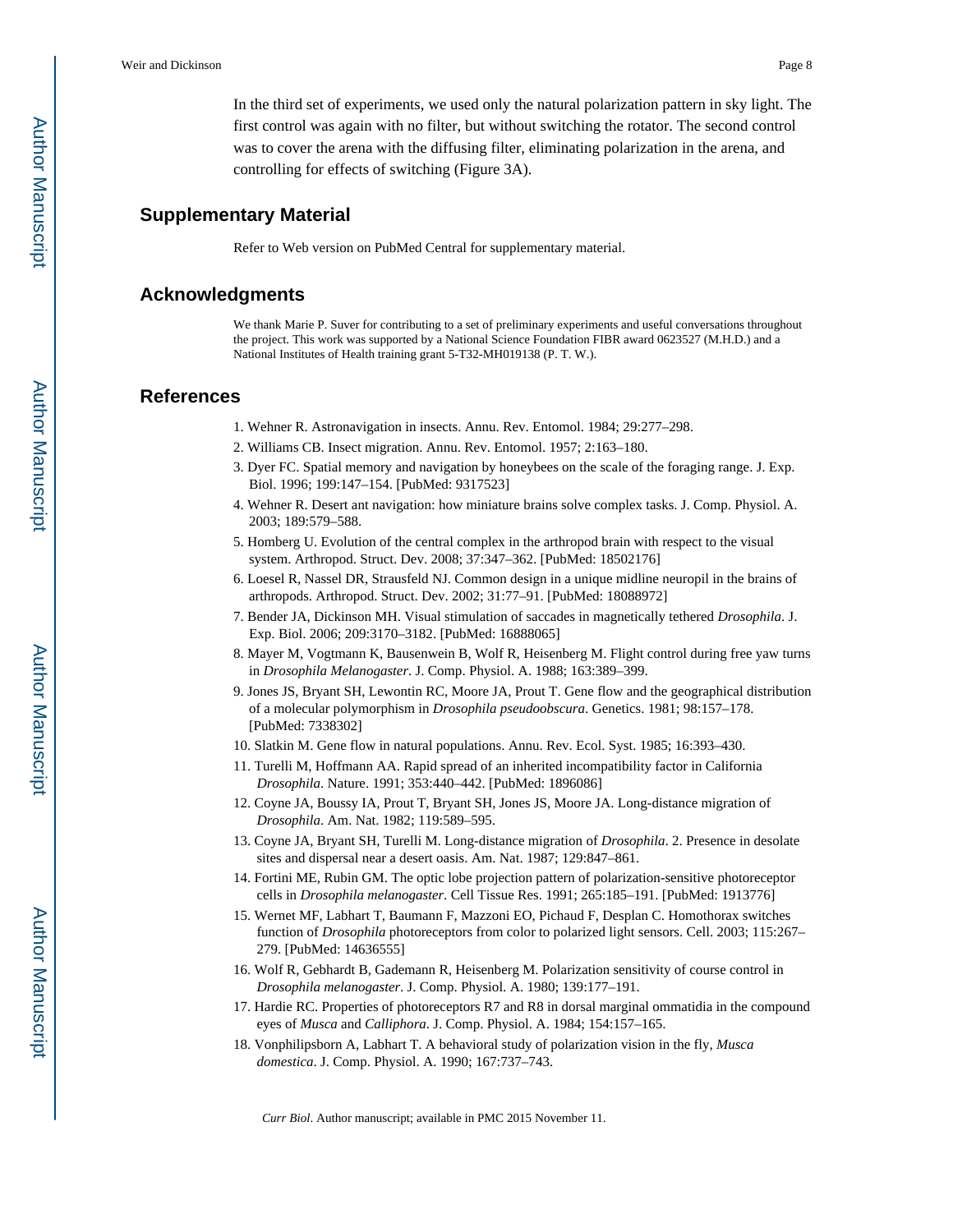- 19. Wellington WG. Motor responses evoked by the dorsal ocelli of *Sarcophaga aldrichi* Parker, and the orientation of the fly to plane polarized light. Nature. 1953; 172:1177–1179. [PubMed: 13111279]
- 20. Wunderer H, Smola U. Fine structure of ommatidia at the dorsal eye margin of *Calliphora erythrocephala* Meigen (Diptera: Calliphoridae): An eye region specialised for the detection of polarized light. Int. J. of Insect Morphol. & Embryol. 1982; 11:25–38.
- 21. Wunderer H, Smola U. Morphological differentiation of the central visual cells R7/8 in various regions of the blowfly eye. Tissue & cell. 1982; 14:341–358. [PubMed: 7112539]
- 22. Fisher, NI. Statistical analysis of circular data. Cambridge England ; New York, NY, USA: Cambridge University Press: 1993.
- 23. Labhart T, Meyer EP. Detectors for polarized skylight in insects: A survey of ommatidial specializations in the dorsal rim area of the compound eye. Microsc. Res. Techniq. 1999; 47:368– 379.
- 24. Wehner R, Strasser S. The pol area of the honey bee's eye: Behavioral evidence. Physiol. Entomol. 1985; 10:337–349.
- 25. Heisenberg, M.; Wolf, R. Vision in Drosophila: Genetics of microbehavior. Springer-Verlag; Berlin ; New York: 1984.
- 26. Collett M, Collett TS, Srinivasan MV. Insect navigation: Measuring travel distance across ground and through air. Curr. Biol. 2006; 16:R887–R890. [PubMed: 17055973]
- 27. Wittlinger M, Wehner R, Wolf H. The ant odometer: Stepping on stilts and stumps. Science. 2006; 312:1965–1967. [PubMed: 16809544]
- 28. Muller M, Wehner R. Wind and sky as compass cues in desert ant navigation. Naturwissenschaften. 2007; 94:589–594. [PubMed: 17361400]
- 29. Heinze S, Homberg U. Linking the input to the output: New sets of neurons complement the polarization vision network in the locust central complex. J. Neurosci. 2009; 29:4911–4921. [PubMed: 19369560]
- 30. Heinze S, Reppert SM. Sun compass integration of skylight cues in migratory monarch butterflies. Neuron. 2011; 69:345–358. [PubMed: 21262471]
- 31. Homberg U, Heinze S, Pfeiffer K, Kinoshita M, El Jundi B. Central neural coding of sky polarization in insects. Philos. Trans. R. Soc. B. 2011; 366:680–687.
- 32. Mouritsen H, Frost BJ. Virtual migration in tethered flying monarch butterflies reveals their orientation mechanisms. Proc. Nat. Acad. Sci. USA. 2002; 99:10162–10166. [PubMed: 12107283]
- 33. Stalleicken J, Labhart T, Mouritsen H. Physiological characterization of the compound eye in monarch butterflies with focus on the dorsal rim area. J. Comp. Physiol. A. 2006; 192:321–331.
- 34. Trager U, Homberg U. Polarization-sensitive descending neurons in the locust: Connecting the brain to thoracic ganglia. J. Neurosci. 2011; 31:2238–2247. [PubMed: 21307260]
- 35. Gotz KG. Course-control, metabolism and wing interference during ultralong tethered flight in *Drosophila melanogaster*. J. Exp. Biol. 1987; 128:35–46.
- 36. Lehmann FO, Dickinson MH. The changes in power requirements and muscle efficiency during elevated force production in the fruit fly *Drosophila melanogaster*. J. Exp. Biol. 1997; 200:1133– 1143. [PubMed: 9131808]
- 37. Wigglesworth VB. The utilization of reserve substances in *Drosophila* during flight. J. Exp. Biol. 1949; 26:150–163. [PubMed: 15395188]
- 38. Horváth, G.; Varju, D. Polarized light in animal vision : polarization patterns in nature. Springer; Berlin ; New York: 2004.
- 39. Straw AD, Dickinson MH. Motmot, an open-source toolkit for realtime video acquisition and analysis. Source Code Biol. Med. 2009; 4:5. [PubMed: 19624853]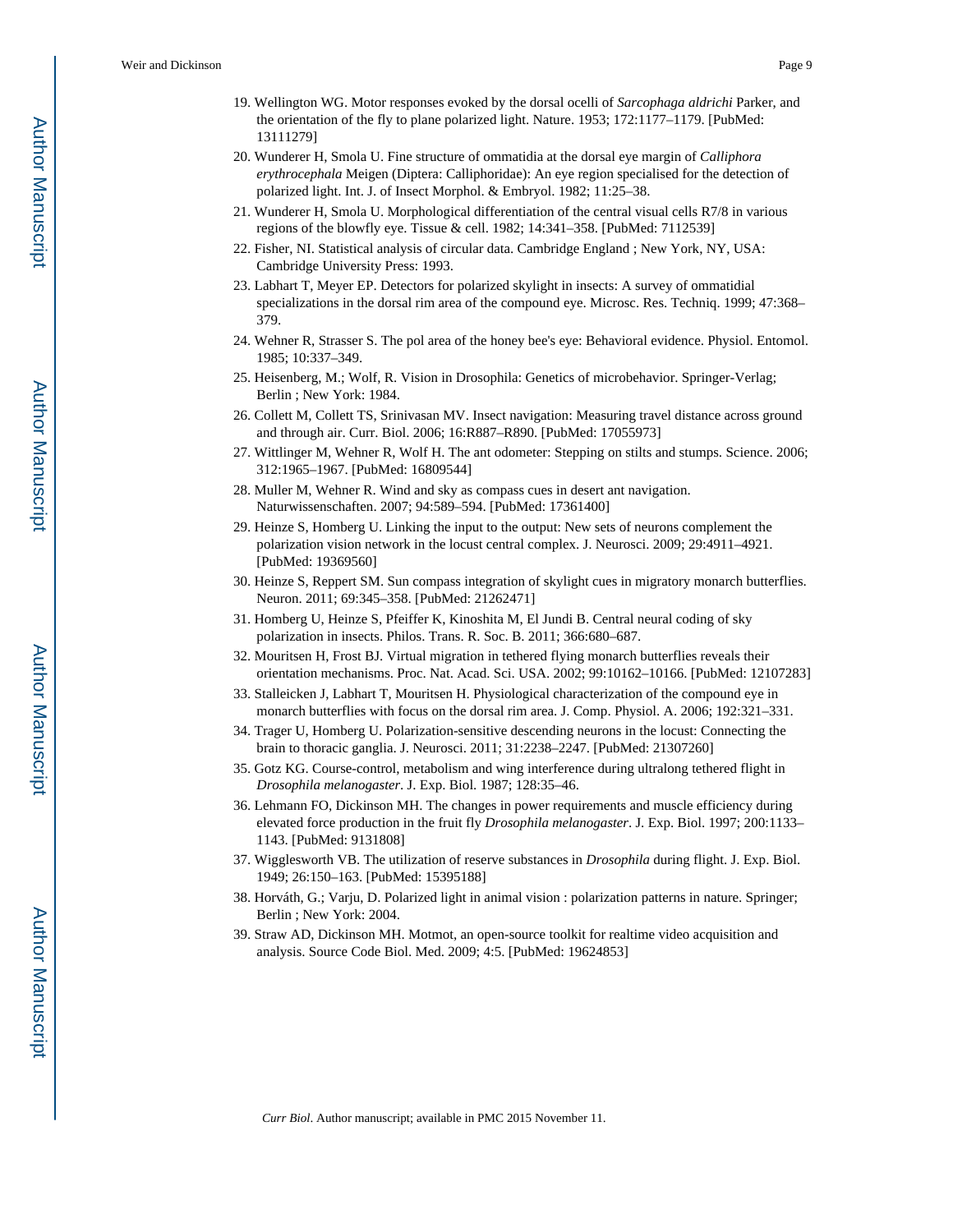## **Highlights**

- **•** A liquid crystal polarization rotator was used to study *Drosophila* flight outdoors.
- **•** Flies maintain heading in the face of external disturbances using celestial cues.
- **•** Rotating the angle of naturally polarized light causes compensatory turns by flies.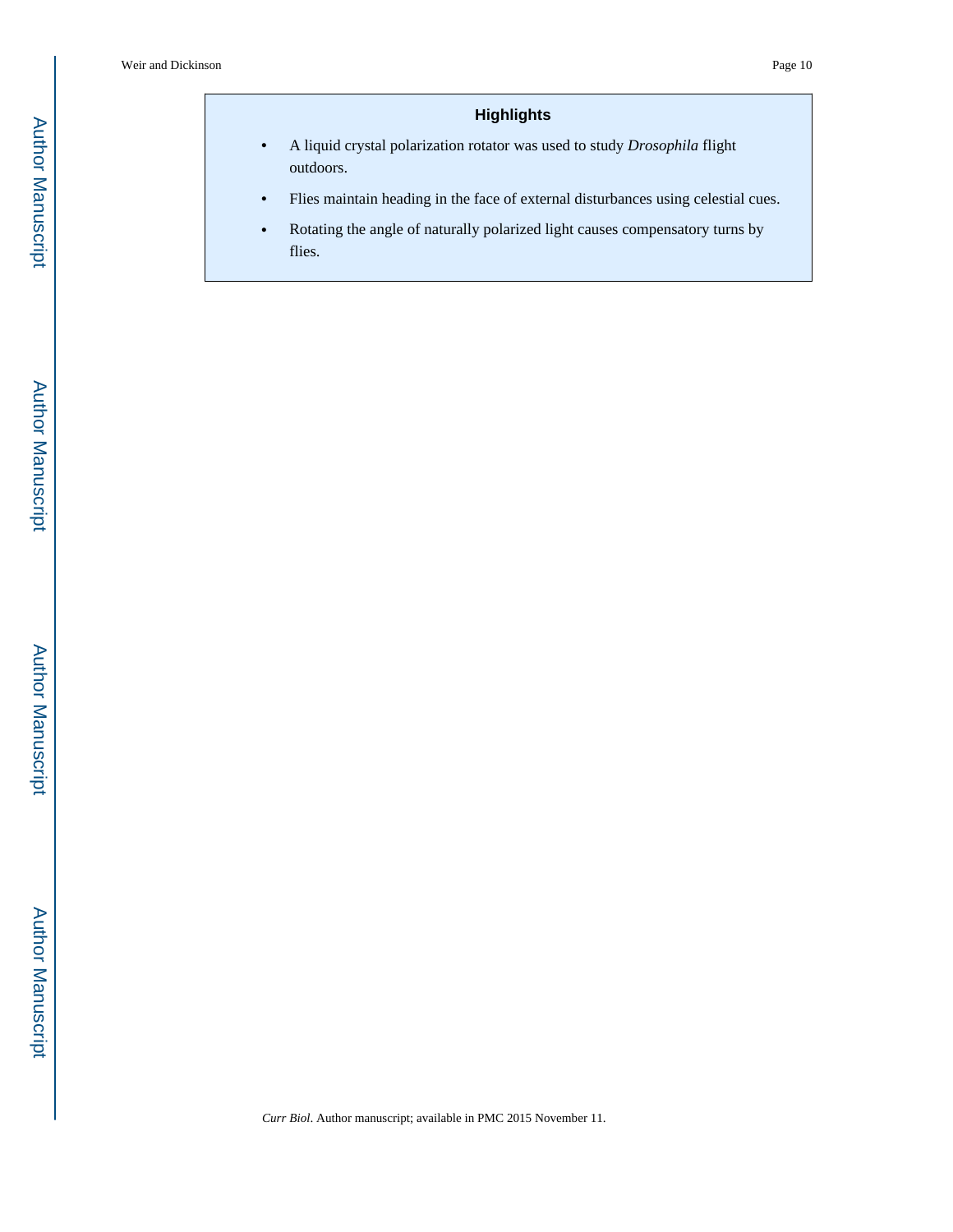

#### **Figure 1.**

Flies correct for external rotations by using polarized sky light (A) The rotating arena used in experiment 1. The fly is glued to a steel pin and suspended between two magnets. It can view the sky through a glass window (spanning the region 30.6° to 58.5° elevation from vertical, inset), above which various filters were placed. A camera below the fly records its azimuthal orientation. The entire arena was rotated about its vertical axis by 90° every 3 minutes. (B) An example trace showing 24 minutes of flight orientation in arena coordinates (above) and outside world coordinates (below). Changes in background grayscale level indicate when the arena was rotated. Only the first 12 minutes were used in subsequent analyses, in order to increase rate of data collection. (C) Circular mean (colored line) and circular variance (gray patch) of change in heading with respect to arena after a rotation at time t=0. A change of 90° would indicate perfect compensation for external rotation. For each fly, a single response was calculated by averaging its responses to all three rotations during the experiment. The mean and variance of these single fly responses are displayed. In this and subsequent panels, different experimental conditions and sample sizes (N, the total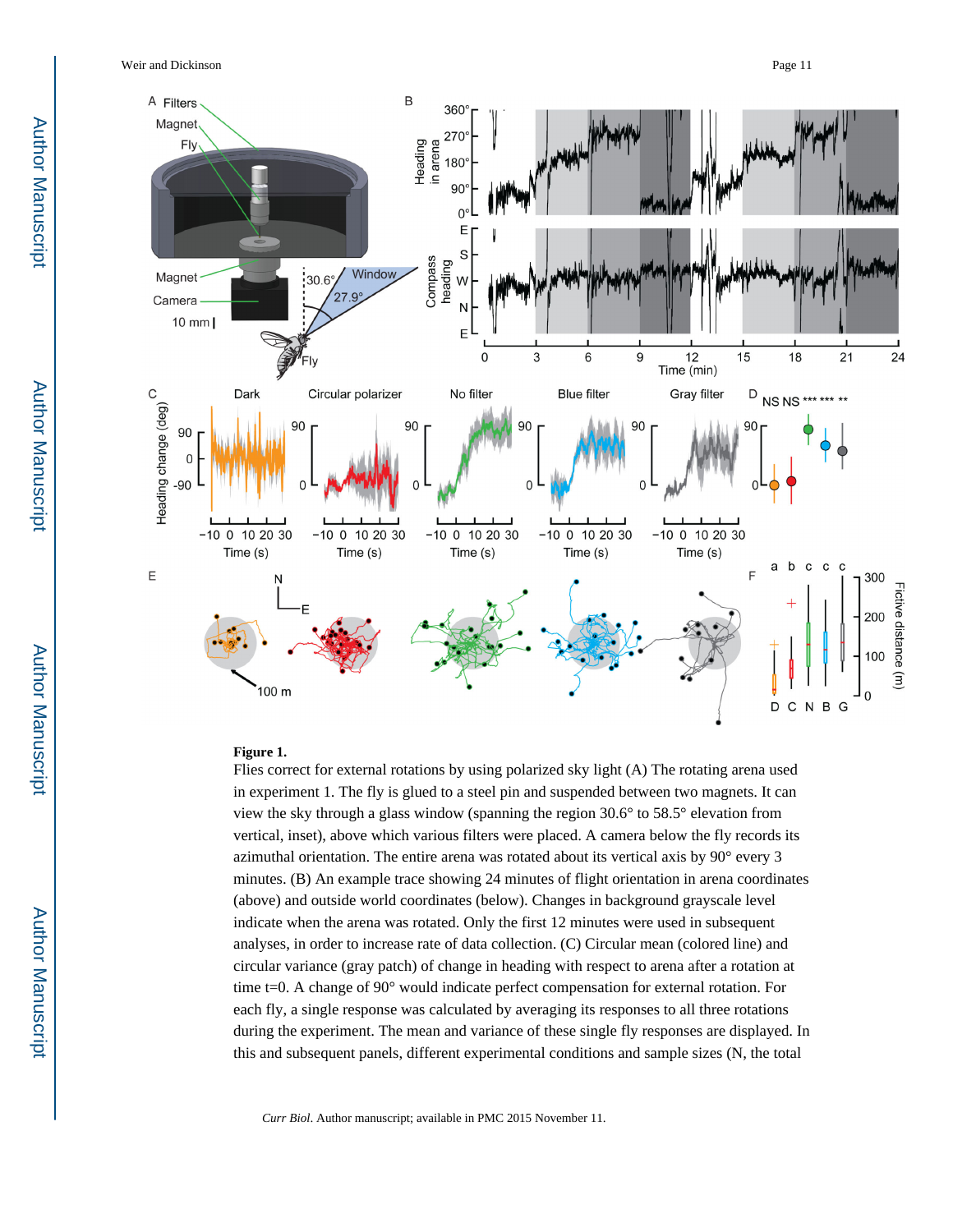number of individual flies tested), from left to right, were as follows: orange: complete darkness (experiment conducted indoors)  $N = 18$ ; red: arena covered with circular polarizer,  $N = 21$ ; green: only glass window between the fly and the sky,  $N = 21$ ; blue: blue bandpass filter above glass window,  $N = 19$ ; gray: neutral density filter above glass window,  $N = 12$ . See also Figure S1. (D) Circular mean of change in heading between 10 and 30 seconds after rotation of arena. Bars indicate 95% confidence intervals as computed by bootstrap method in [22]. Asterisks indicate with what confidence mean is different from zero (\*\*\*  $p<0.001$ , \*\* p<.01, NS p>.05). 95% confidence intervals include 90° for no filter and gray filter conditions, 99% confidence interval includes 90° for blue filter condition. (E) Fictive trajectories assuming constant forward flight speed of 0.5 m s<sup> $-1$ </sup> in world coordinates. Gray background circles indicate radius of 100 m. Black circles indicate position at the end of the experiment for each fly. (F) Fictive distance traveled at the end of 12 minute experiment (distance from the origin of the black dots in E). A fly orienting perfectly in one direction would 'travel' 360 m. Median indicated by horizontal red line, box extends from lower to upper quartile values. Vertical black lines extend to most extreme data point within 150% of the interquartile range. Outliers, defined as any points outside the range of the black lines, are shown as crosses. Lowercase letters above the plot indicate different groups at the p<.05 level as computed by the Bonferroni-corrected one-tailed Mann-Whitney U test.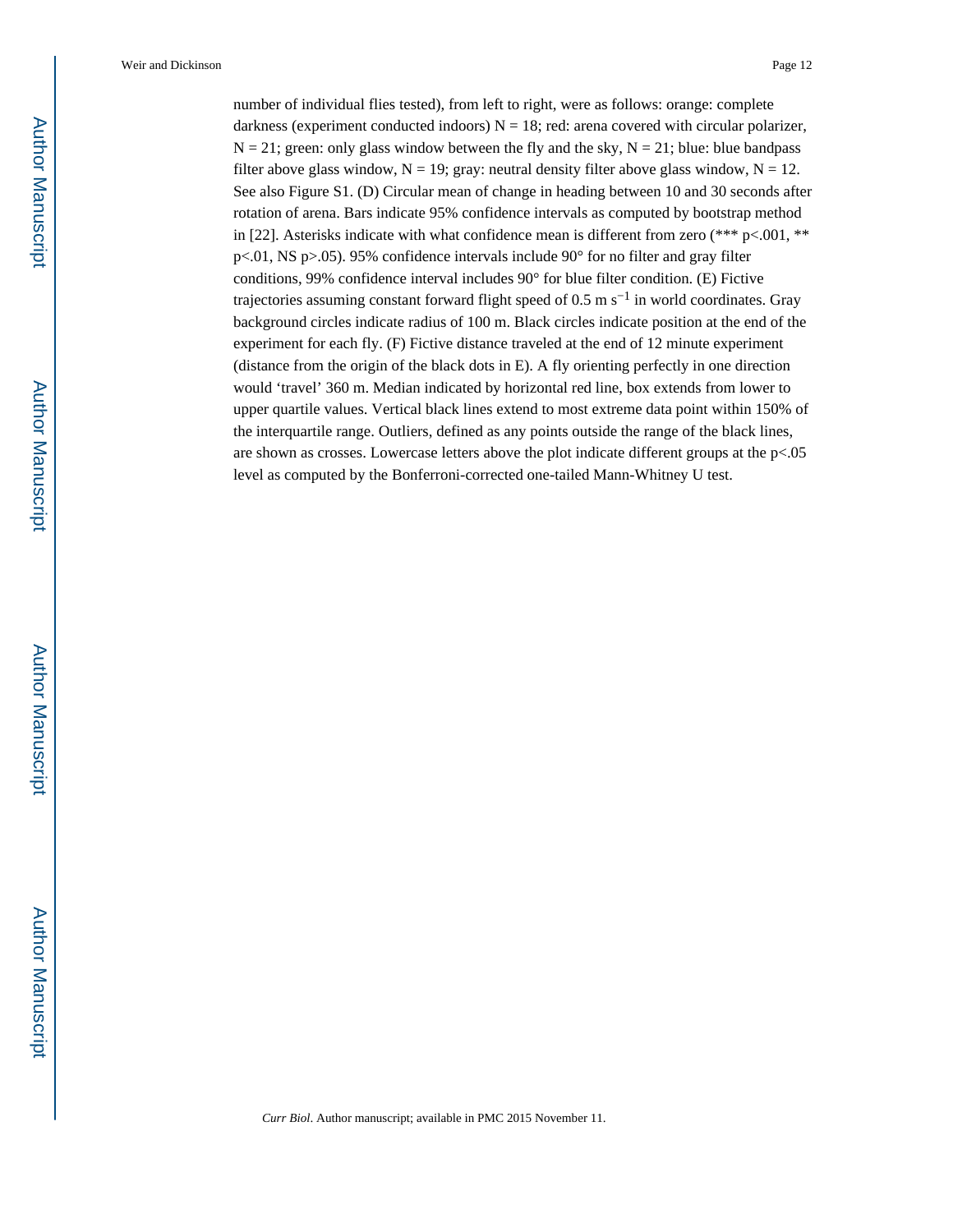Author ManuscriptAuthor Manuscript



#### **Figure 2.**

Flies Turn in Response to Changing the Angle of Artificially Polarized Light. (A) Polarization switching arena. As in Experiment 1, the fly is suspended between two magnets and free to rotate about its yaw axis while being filmed from below. The glass window has been replaced by a polarization switcher, which can rotate the polarization angle of transmitted light by 90° depending on the voltage applied across it. In both rotating and unrotating states, it does not change other properties (intensity, color, or degree of polarization) of the light. See also Figure S2. Exterior angle of transparent window is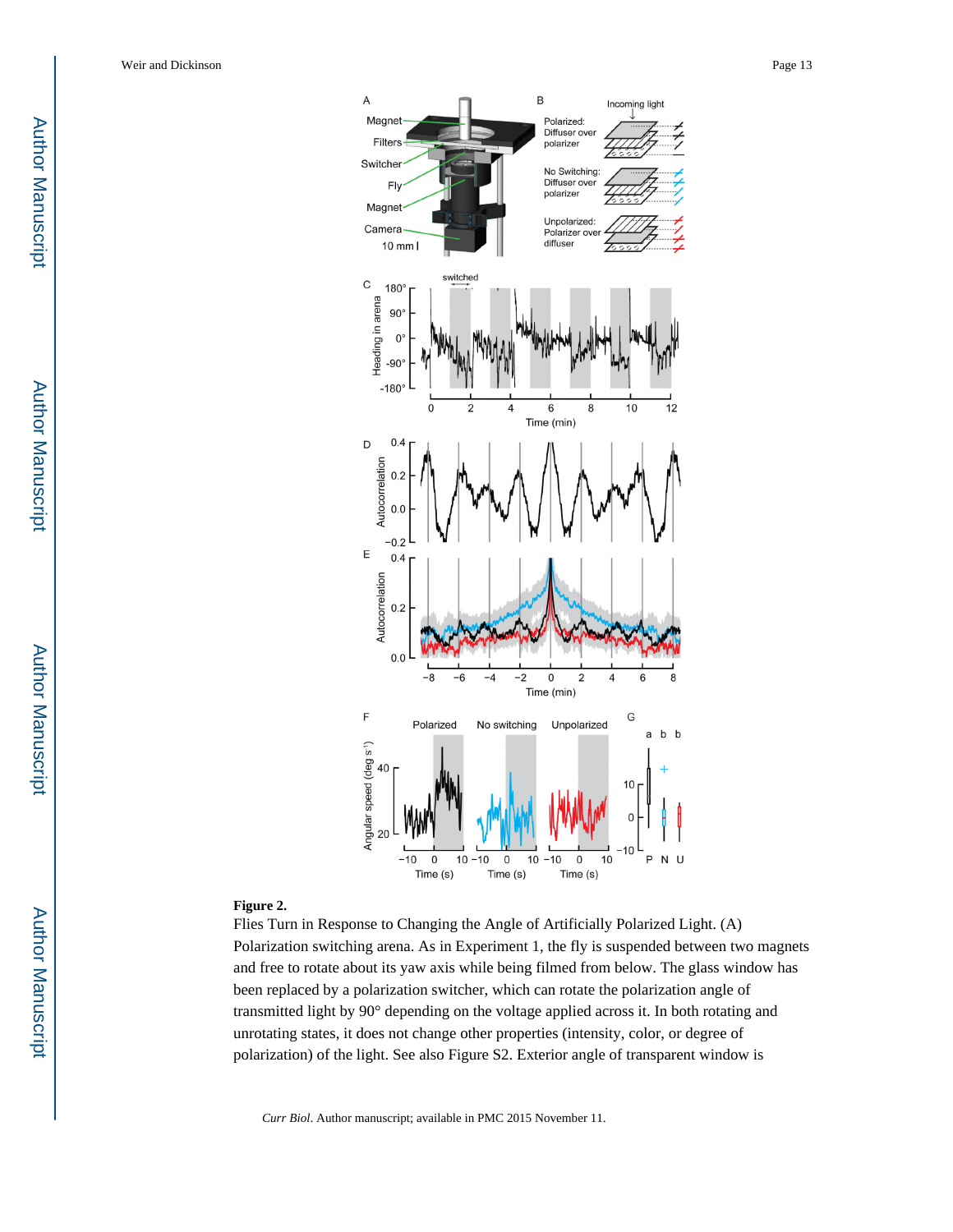roughly the same as in Experiment 1, 58.4 $\degree$ , interior angle is 24.6 $\degree$ . (B) Schematic of the three experimental conditions. Colored bars on right indicate the polarization state of the light at each level. (C) An example trace showing fly heading for 12 minutes in the Polarized condition (panel B, top), during which the polarization was unaltered for six minutes (white background) and rotated by 90° for six minutes (gray background). 0° corresponds to flying parallel to polarization axis. (D) Autocorrelation plot of headings from C. Time axis is the same as panel E. Vertical gray lines depict the lag corresponding to the switching cycle during our experiments. (E-G) Average responses for all flies. Black: trials in which the polarization was switched, sample size  $N=13$  flies; blue: polarization was not switched, N=14; red: polarization switcher active, but diffuser below polarizer, eliminating polarization, N=13. (E) Mean autocorrelations plotted as lines, standard error of the mean in gray. (F) Mean of the flies' angular speeds after polarization was switched at time  $t=0$ . A single average response was determined for each fly by averaging its responses to all 12 switches during the experiment. The mean of these single fly responses are plotted here. Gray background indicates time after switch. (G) Average changes in angular speed. The fly's mean angular speed for 10 seconds before each switch was subtracted from the fly's mean angular speed for 10 seconds after that switch. The mean of these differences for each fly are shown in the boxplots. Boxplots were constructed as in Figure 1F. Lowercase letters above the plot indicate different groups at the p<.01 level as computed by the Bonferronicorrected one-tailed Mann-Whitney U test.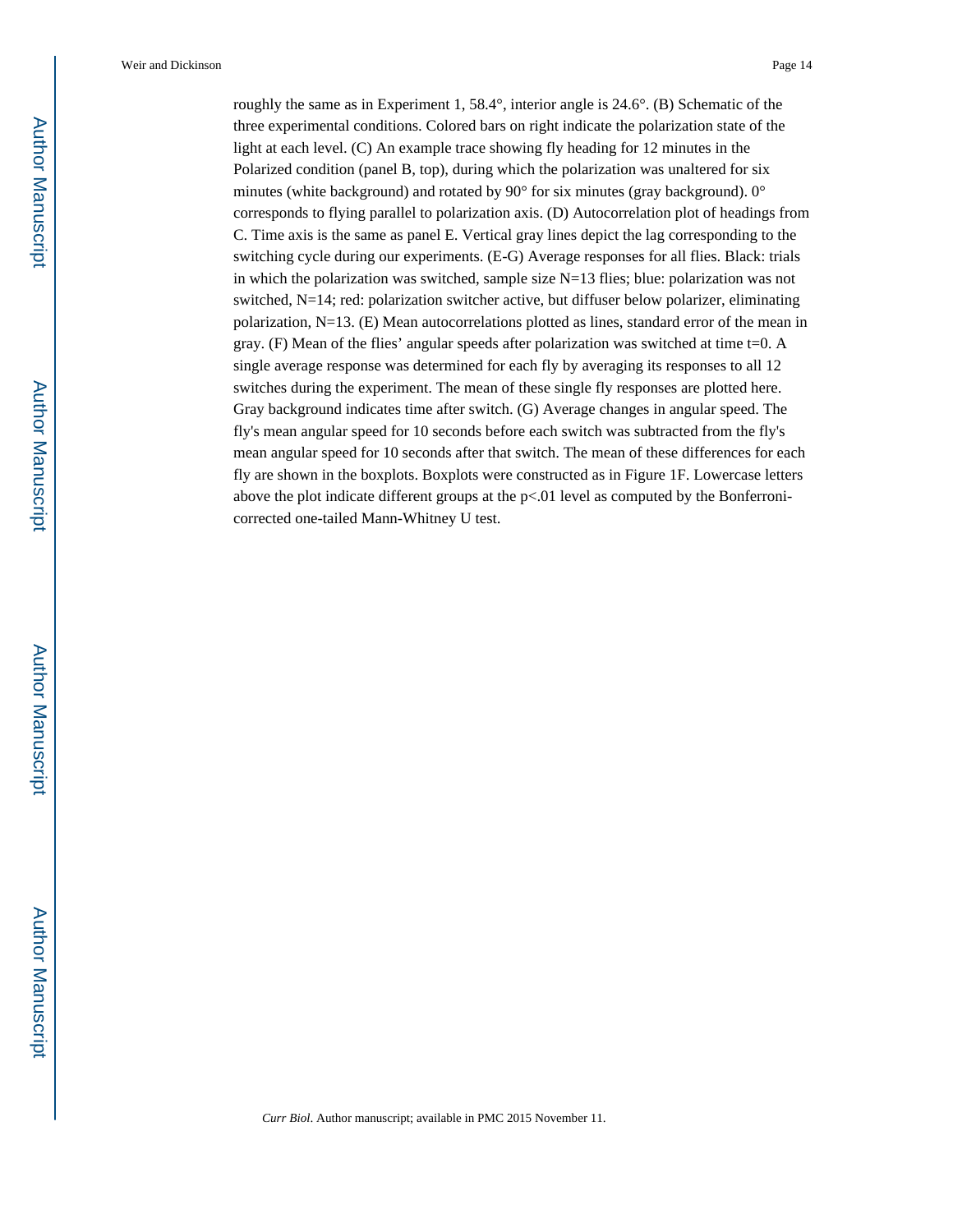**Author Manuscript** Author Manuscript

 Author Manuscript**Author Manuscript** 



#### **Figure 3.**

Flies Turn in Response to Changing the Angle of Naturally Polarized Light (A) Schematic of experimental conditions. See also Figure S3. (B) An example trace showing fly heading for 12 minutes in the Switching condition (panel A, left), during which the polarization was unaltered for six minutes (white background) and rotated by 90° for six minutes (gray background). (C) Autocorrelation plot of headings from B. Time axis is the same as panel D. Vertical gray lines depict lag corresponding to the switching cycle during our experiments. (D-F) Average responses for all flies. Black: trials in which the polarization was switched,